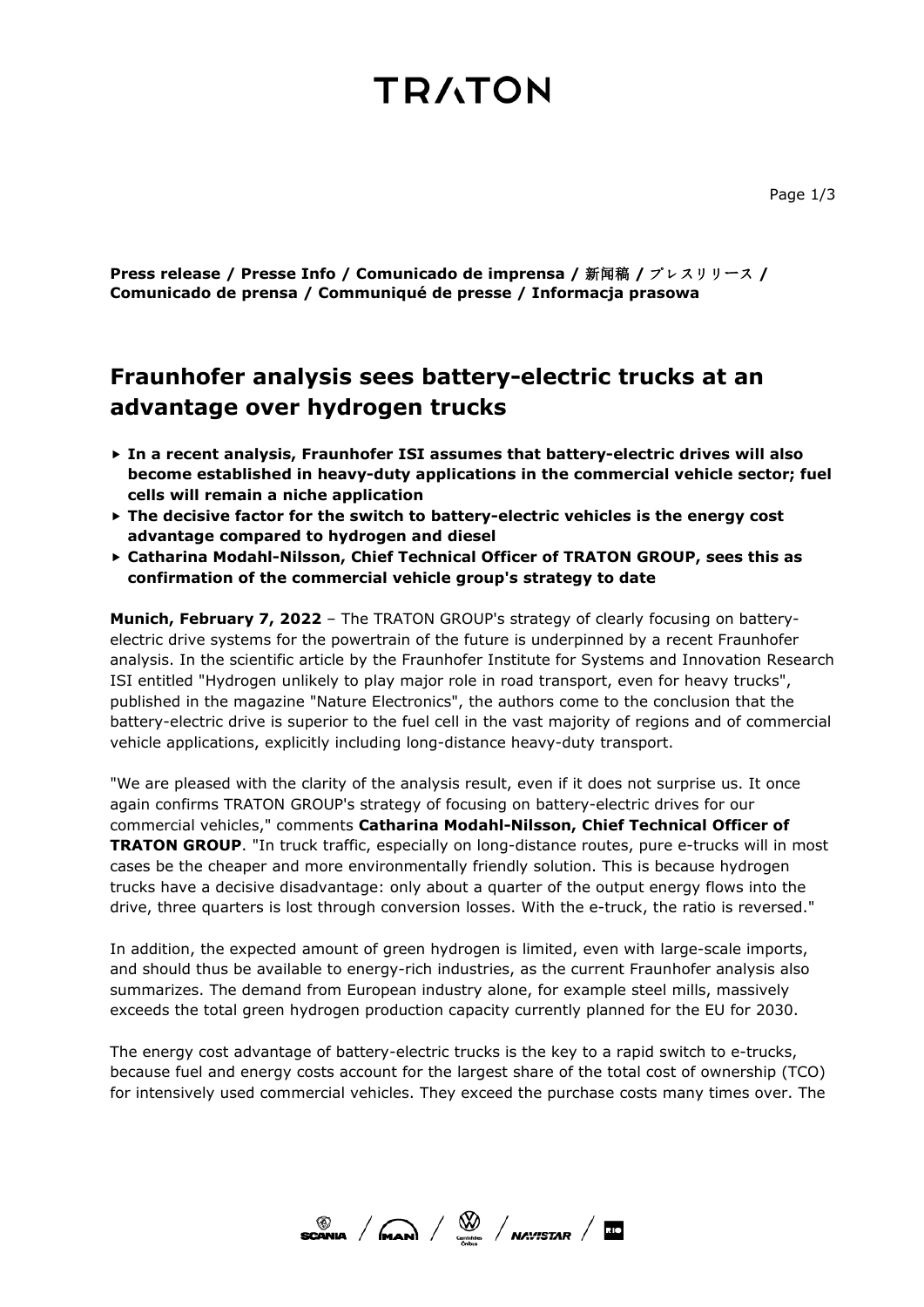# **TRATON**

better the vehicles are utilized, the more intensively, longer and more regularly they are used, the greater the energy cost advantage of e-trucks becomes. Overall, a typical heavy-duty e-truck in Europe is likely to be ahead of a conventional diesel truck in terms of total costs as early as 2025. However, this requires an area-wide fast-charging infrastructure, in Europe designed for a driver's 45-minute break after four and a half hours of driving.

"Battery-electric long-distance trucks are coming, the technology is there, and the networks will go along with it," Modahl-Nilsson makes clear, adding, "What's needed now is political support to achieve massive  $CO<sub>2</sub>$  savings quickly with this technology. That's why the development of a highperformance charging network for e-trucks must be pushed forward promptly, and with government support." Modahl-Nilsson went on to say that further support for a rapid changeover could be found in incentives for the operators of battery-electric trucks. Conceivable here, for example, would be exceptions to the Sunday driving ban or making night logistics possible.

"For TRATON GROUP, the high cost-effectiveness of e-trucks on long-distance routes is the most important lever for an emission-free future. We expect that by 2030, as much as 50% of our new sales in long-haul transport could be battery electric, provided the charging infrastructure is in place. This is not likely to fail due to the resilience of the power grids - our trucks mainly load at midday and at night, when demand and prices are particularly low," says **Dr. Andreas Kammel, who is responsible for the strategy on alternative drives and autonomous driving at the TRATON GROUP**.

A summary of the article is published here: ['Hydrogen unlikely to play major role in road](https://www.rechargenews.com/energy-transition/-hydrogen-unlikely-to-play-major-role-in-road-transport-even-for-heavy-trucks-fraunhofer/2-1-1162055)  [transport, even for heavy trucks': Fraunhofer | Recharge \(rechargenews.com\)](https://www.rechargenews.com/energy-transition/-hydrogen-unlikely-to-play-major-role-in-road-transport-even-for-heavy-trucks-fraunhofer/2-1-1162055)

#### **Contact**

**Pietro Zollino** Head of Group Communications, Governmental Relations & Sustainability T +49 172 8371431 pietro.zollino@traton.com

**TRATON SE**  Dachauer Str. 641 / 80995 Munich / Germany www.traton.com